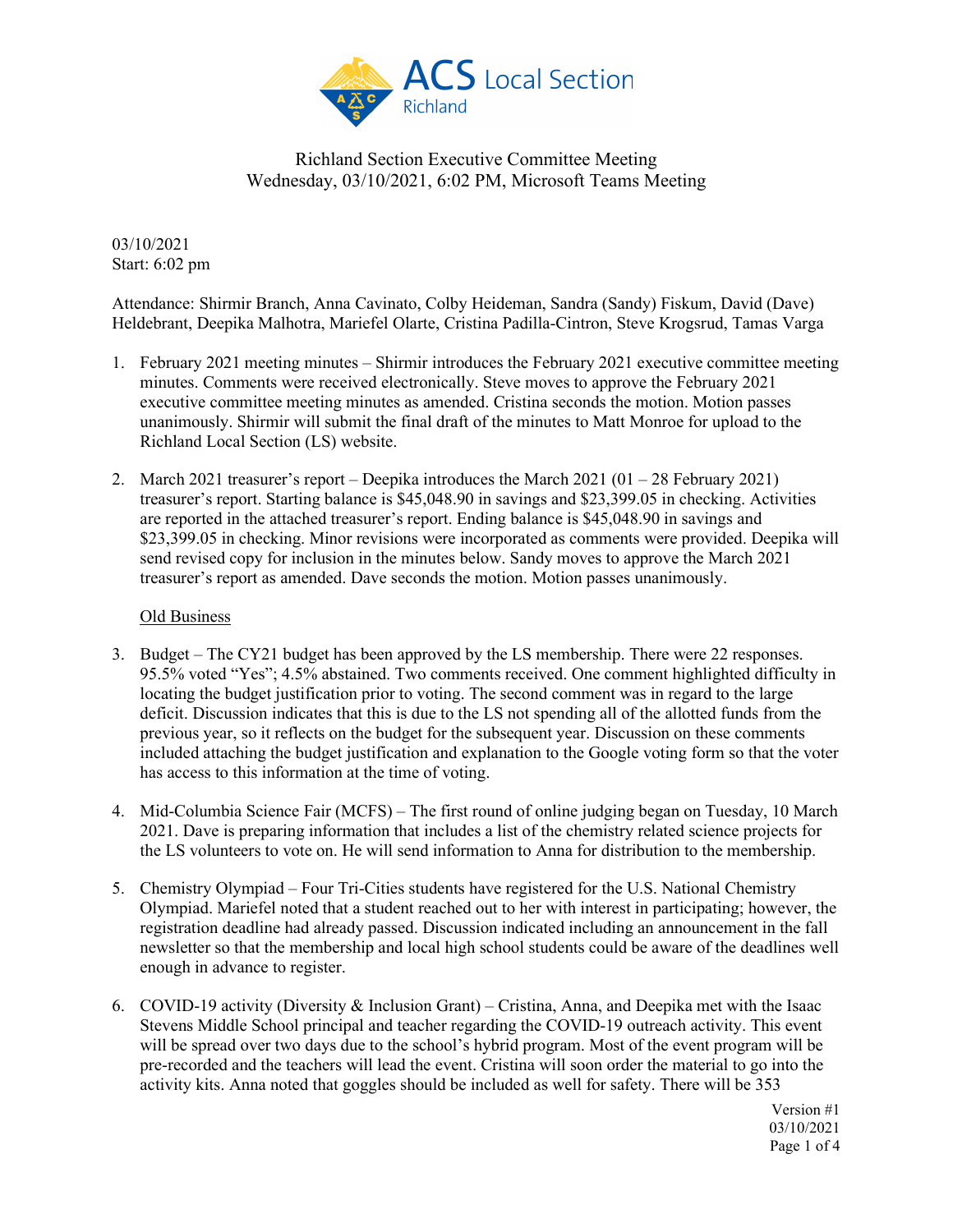

students participating in this event. Sandy suggested putting out a call to the membership to volunteer for this event. Discussion indicated that due to COVID-19 restrictions, preparation of recorded activities would need to be recorded by the volunteer and then sent to Cristina. Further discussion on how to distribute materials to volunteers to assemble the kits will take place offline.

7. Website development (METT Grant) – Steve has been reaching out to website developers with inquiries about building the LS website. Once he has received enough responses, he will bring that information to the executive committee.

#### New business

- 8. ACS Fellows nomination Sandy had recommended Dave for the LS ACS Fellows nomination. However, Janet is already working with the Division of Energy & Fuels to nominate Dave. That leaves a space available to nominate someone from the LS. Sandy feels that it is too late to find another individual and assemble a nominations packet by the 01 April 2021 deadline. Although people can self-nominate, the nomination is much stronger when it comes from the LS. Anna has a template that organizes all of the necessary information when someone is nominated. This is best filled out by the person to be nominated. The person must be an accomplished researcher and have given service to the ACS (e.g., serving on a national committee, participating in a regional meeting, etc.). Dave suggested nominating Larry Chick, a retired laboratory fellow at PNNL, either this year or next year. Larry has been very active with MCFS. Mariefel suggesting placing an article in the fall newsletter containing information on how to become an ACS Fellow. Anna has taken the action to write this article. Sandy suggested not putting forward a nomination this year and instead focusing on the 2022 nomination: executive committee agrees.
- 9. 2021 Senior Chemists Committee Mini Grant The ACS has put out a call for applications for a grant from the ACS Senior Chemists Committee. This grant is to develop an event/program that would encourage involvement from the LS senior members. Discussion indicates that there might not be an interest for an event targeted to senior members. Mariefel recommended sending a poll to the membership to gauge interest. The deadline for the grant is 31 May 2021. Given the time constraint for the application deadline, the executive committee will likely not apply to the mini-grant this year. However, a Google Form survey will still be sent to the membership to determine interest.
- 10. Family night activity Cristina was approached by a member proposing a family night activity. The activities for this event will be related to chromatography. Another member has also volunteered to lead a periodic table bingo activity. The event is tentatively set for Friday, 16 April 2021 from 5:30 – 6:30 pm. The event will be hosted via Zoom; a link to RSVP will be emailed to the membership. Anna suggested giving out Earth Week themed tokens as prizes for the bingo.
- 11. WCC Women's History Month Activity The LS WCC is working with the Portland Section WCC to raise awareness of Women's History Month (WHM) and International Women's Day (IWD). This will include a series of flyers highlighting the history of WHM and IWD, recognizing the accomplishments of local women, as well as a virtual happy hour at the end of the month.

Version #1 03/10/2021 Page 2 of 4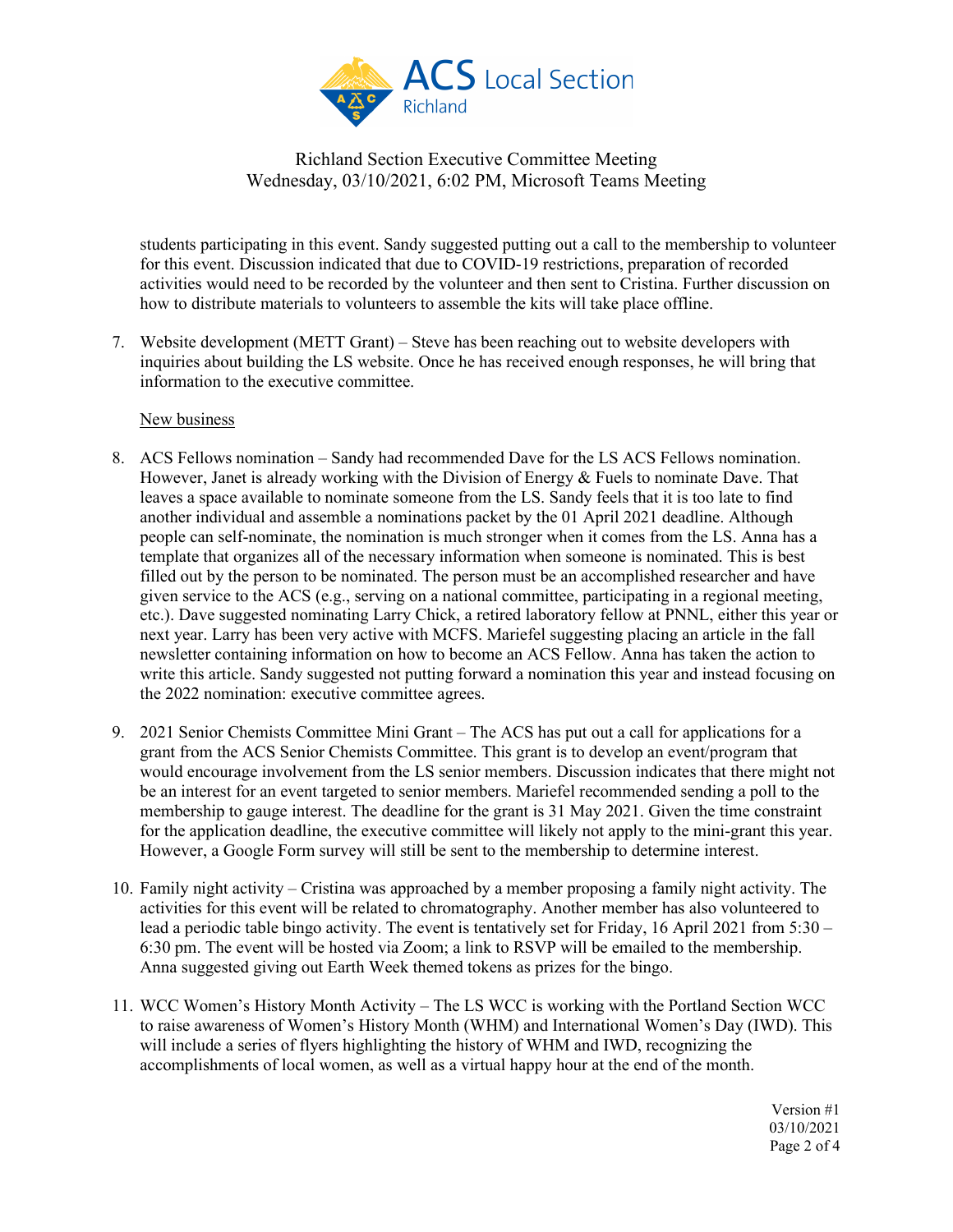

#### Other business

12. Puget Sound webinar – The Diversity, Inclusion and Respect Committee of the Puget Sound LS will be hosting a webinar featuring Professor Munira Khalil from the University of Washington. This webinar will take place on 01 April 2021. Anna will send information regarding this event to the LS membership.

### Committee reports

- 13. Programs Cristina has asked for nominations for speakers for the Annual Social. Gabriel (Gabe) Hall is planning virtual beer tasting and education event. He is currently looking for a speaker to talk on the chemistry of beer. Cristina has asked that if someone has any recommendations, please contact either her or Gabe directly.
- 14. Membership Tamas is developing a welcome email to be sent out to new members to the membership. Anna noted that the member roster website includes an activity roster which includes new members to the LS. Anna recommended hosting a virtual social event every six months to communicate with new members.
- 15. Nominations Updates reported above.
- 16. Awards Sandy has asked for nominations for the LS Volunteer of the Year. If anyone has any recommendations, please contact Sandy directly.
- 17. Public Relations The newsletter editor is unable to continue editing the newsletter for the foreseeable future, so Steve has taken on the duties for this position for the time being.
- 18. Education The Eastern Oregon University chemistry club had a joint meeting with the Columbia Basin College on Monday 08 March 2021. There were 44 attendees at this meeting. Cristina gave a technical presentation titled "Sol-Gel Synthesis of Lithium Aluminate" and also spoke about life as a chemist.
- 19. Diversity and Inclusion Updates reported above.
- 20. Government Affairs No updates to report.
- 21. Women Chemists (WCC) Updates reported above.

Dave moves to adjourn the March 2021 executive committee meeting. Anna seconds the motion. Motion passes unanimously.

Adjourn at 7:14 pm